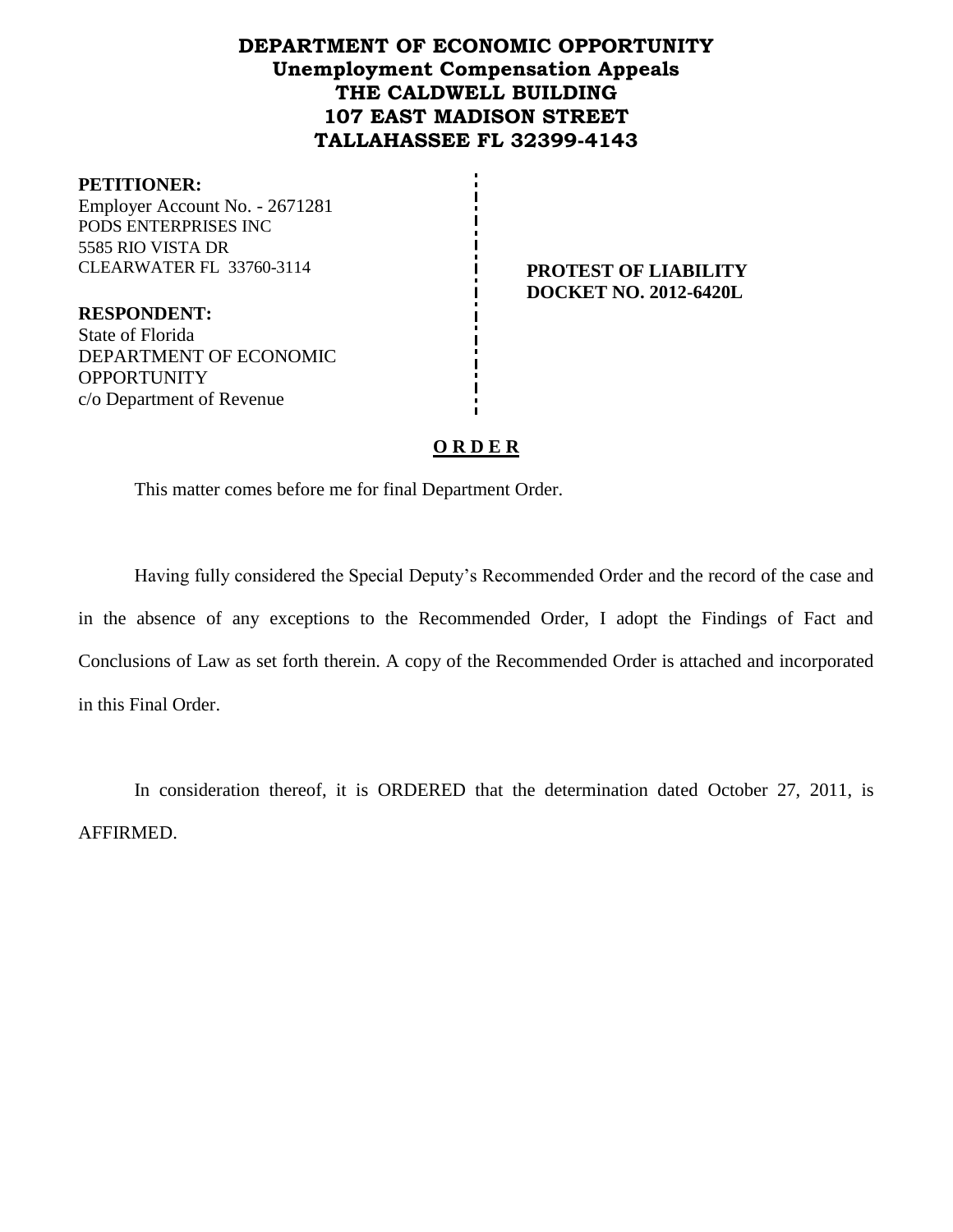#### **JUDICIAL REVIEW**

Any request for judicial review must be initiated within 30 days of the date the Order was filed. Judicial review is commenced by filing one copy of a *Notice of Appeal* with the DEPARTMENT OF ECONOMIC OPPORTUNITY at the address shown at the top of this Order and a second copy, with filing fees prescribed by law, with the appropriate District Court of Appeal. It is the responsibility of the party appealing to the Court to prepare a transcript of the record. If no court reporter was at the hearing, the transcript must be prepared from a copy of the Special Deputy's hearing recording, which may be requested from the Office of Appeals.

Cualquier solicitud para revisión judicial debe ser iniciada dentro de los 30 días a partir de la fecha en que la Orden fue registrada. La revisión judicial se comienza al registrar una copia de un *Aviso de Apelación* con la Agencia para la Innovación de la Fuerza Laboral [*DEPARTMENT OF ECONOMIC OPPORTUNITY]* en la dirección que aparece en la parte superior de este *Orden* y una segunda copia, con los honorarios de registro prescritos por la ley, con el Tribunal Distrital de Apelaciones pertinente. Es la responsabilidad de la parte apelando al tribunal la de preparar una transcripción del registro. Si en la audiencia no se encontraba ningún estenógrafo registrado en los tribunales, la transcripción debe ser preparada de una copia de la grabación de la audiencia del Delegado Especial [*Special Deputy*], la cual puede ser solicitada de la Oficina de Apelaciones.

Nenpòt demann pou yon revizyon jiridik fèt pou l kòmanse lan yon peryòd 30 jou apati de dat ke Lòd la te depoze a. Revizyon jiridik la kòmanse avèk depo yon kopi yon *Avi Dapèl* ki voye bay DEPARTMENT OF ECONOMIC OPPORTUNITY lan nan adrès ki parèt pi wo a, lan tèt *Lòd* sa a e yon dezyèm kopi, avèk frè depo ki preskri pa lalwa, bay Kou Dapèl Distrik apwopriye a. Se responsabilite pati k ap prezante apèl la bay Tribinal la pou l prepare yon kopi dosye a. Si pa te gen yon stenograf lan seyans lan, kopi a fèt pou l prepare apati de kopi anrejistreman seyans lan ke Adjwen Spesyal la te fè a, e ke w ka mande Biwo Dapèl la voye pou ou.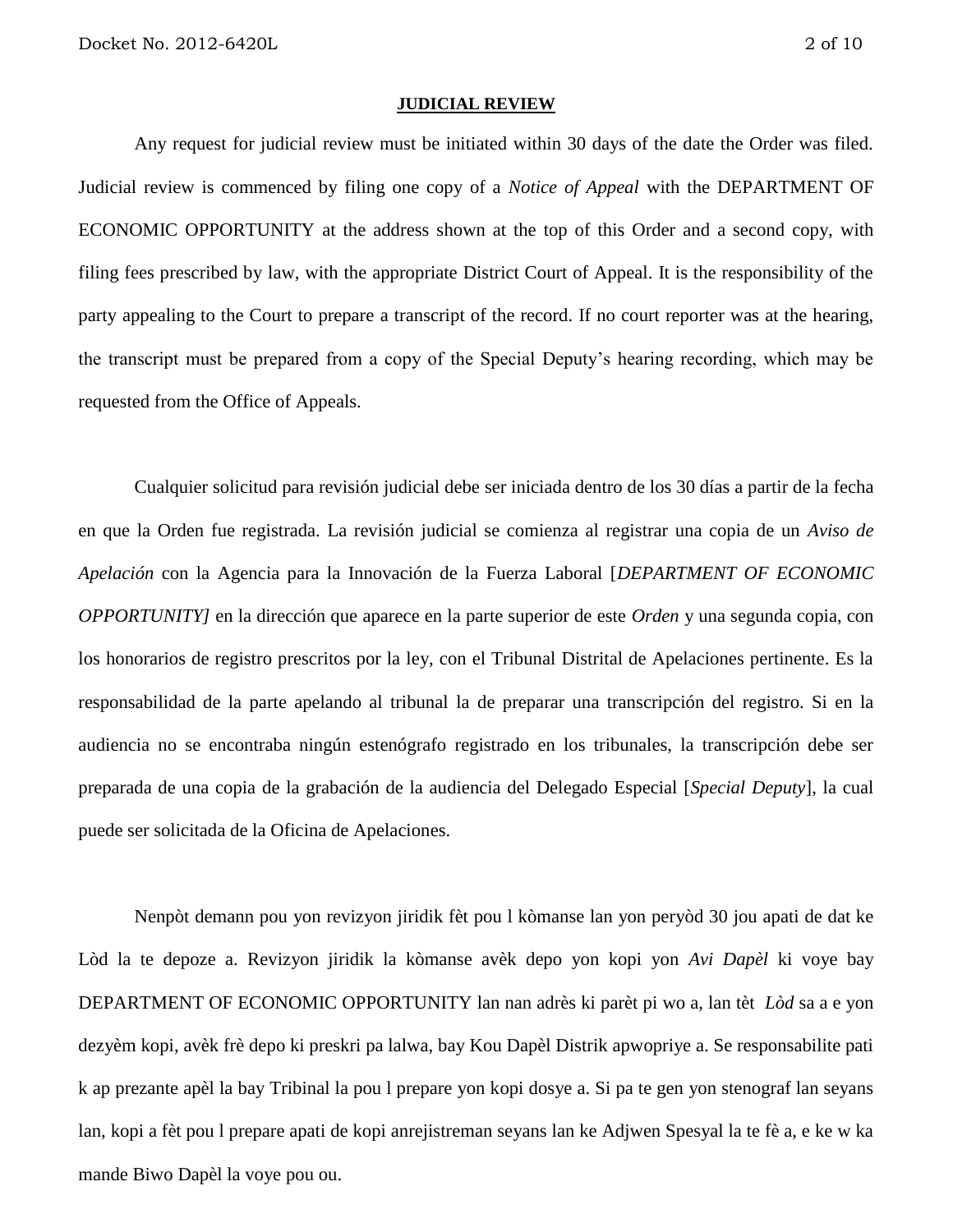DONE and ORDERED at Tallahassee, Florida, this day of May, 2012.



Altemese Smith, Assistant Director, Unemployment Compensation Services DEPARTMENT OF ECONOMIC OPPORTUNITY

FILED ON THIS DATE PURSUANT TO § 120.52, FLORIDA STATUTES, WITH THE DESIGNATED DEPARTMENT CLERK, RECEIPT OF WHICH IS HEREBY ACKNOWLEDGED.

Shenesse Baner \_\_\_\_\_\_\_\_\_\_\_\_\_\_\_\_\_\_\_\_\_\_\_\_\_\_\_\_ \_\_\_\_\_\_\_\_\_\_\_\_

DEPUTY CLERK DATE

### **CERTIFICATE OF SERVICE**

**I HEREBY CERTIFY that true and correct copies of the foregoing Final Order have been furnished to the persons listed below in the manner described, on the \_\_\_\_\_\_\_ day of May, 2012**.

Shaner Barnes

SHANEDRA Y. BARNES, Special Deputy Clerk DEPARTMENT OF ECONOMIC OPPORTUNITY Unemployment Compensation Appeals 107 EAST MADISON STREET TALLAHASSEE FL 32399-4143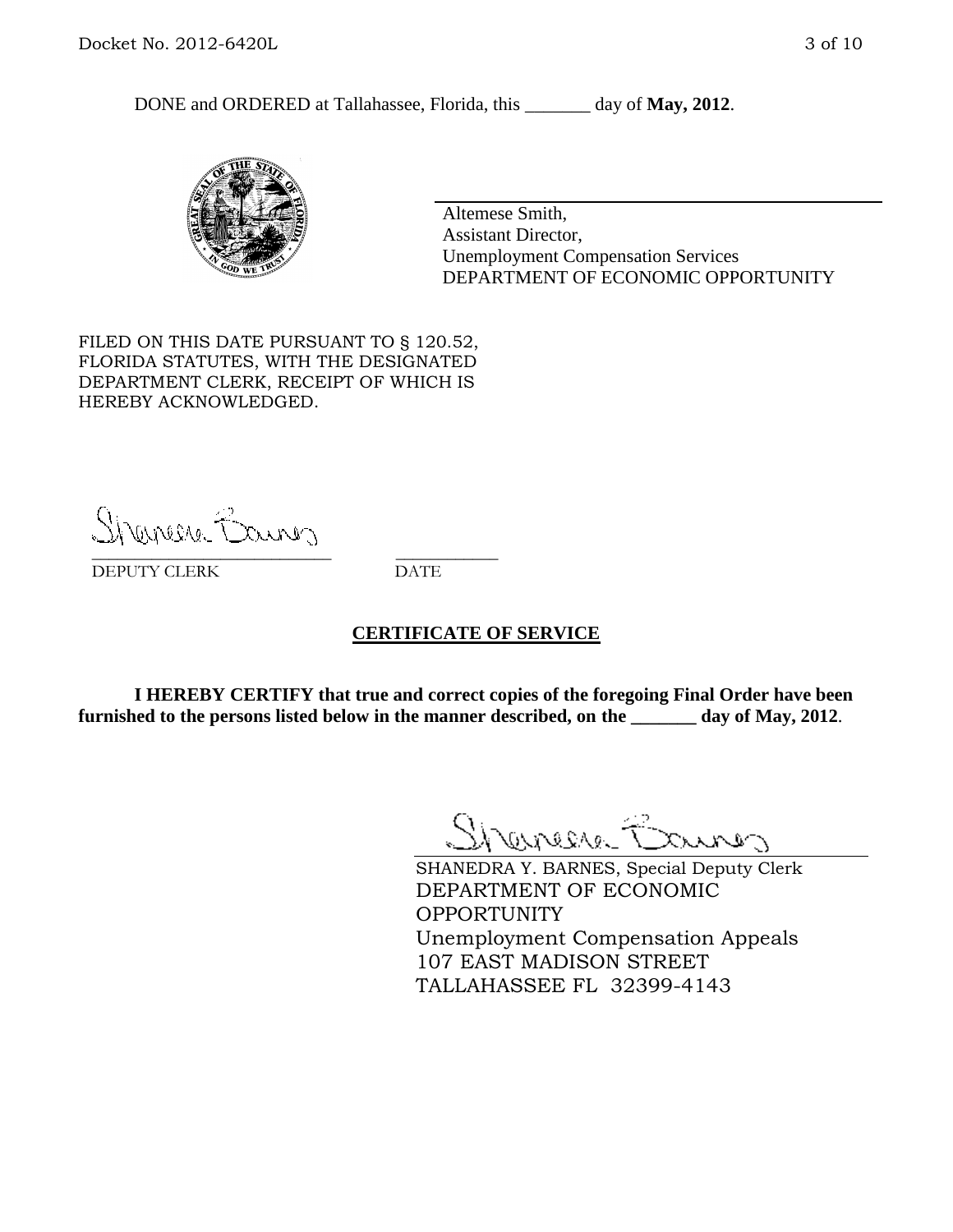Docket No. 2012-6420L 4 of 10

By U.S. Mail:

PODS ENTERPRISES INC 5585 RIO VISTA DR CLEARWATER FL 33760-3114

DAVID EGGERT 16102 VANDERBUILT DRIVE ODESSA FL 33556

> DEPARTMENT OF REVENUE ATTN: VANDA RAGANS - CCOC #1 4624 5050 WEST TENNESSEE STREET TALLAHASSEE FL 32399

DOR BLOCKED CLAIMS UNIT ATTENTION MYRA TAYLOR P O BOX 6417 TALLAHASSEE FL 32314-6417

State of Florida DEPARTMENT OF ECONOMIC OPPORTUNITY c/o Department of Revenue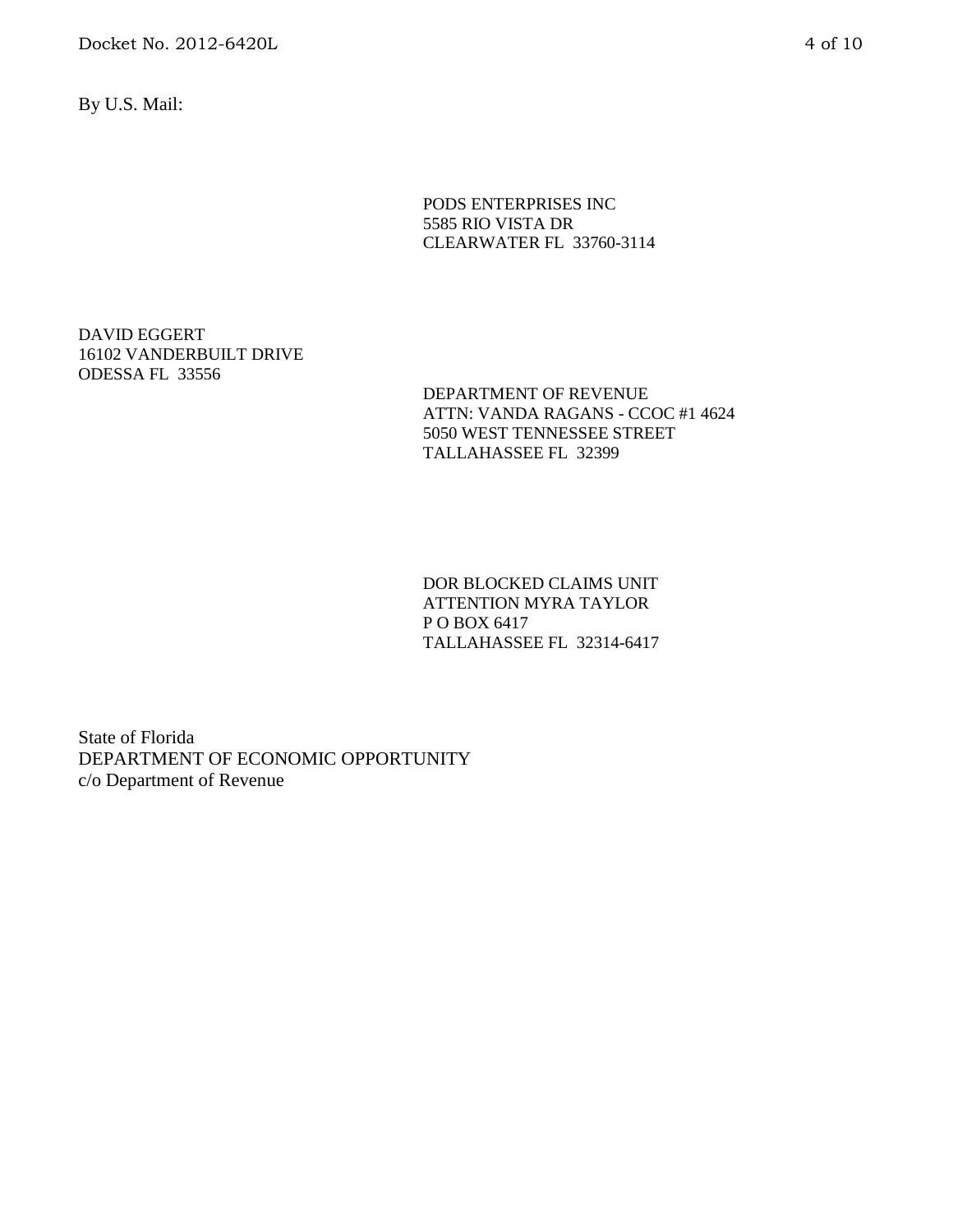# **DEPARTMENT OF ECONOMIC OPPORTUNITY Unemployment Compensation Appeals**

MSC 344 CALDWELL BUILDING 107 EAST MADISON STREET TALLAHASSEE FL 32399-4143

#### **PETITIONER:**

Employer Account No. - 2671281 PODS ENTERPRISES INC 5585 RIO VISTA DR CLEARWATER FL 33760-3114

## **PROTEST OF LIABILITY DOCKET NO. 2012-6420L**

**RESPONDENT:** State of Florida DEPARTMENT OF ECONOMIC **OPPORTUNITY** c/o Department of Revenue

# **RECOMMENDED ORDER OF SPECIAL DEPUTY**

TO: Assistant Director, Interim Executive Director, Unemployment Compensation Services DEPARTMENT OF ECONOMIC OPPORTUNITY

This matter comes before the undersigned Special Deputy pursuant to the Petitioner's protest of the Respondent's determination dated October 27, 2011.

After due notice to the parties, a telephone hearing was held on February 23, 2012. The Petitioner, represented by its Vice President of Human Resources, appeared and testified. The Petitioner's Vice President of Logistics & Purchasing testified as a witness. The Respondent, represented by a Department of Revenue Tax Specialist II, appeared and testified. The Joined Party appeared and testified.

The record of the case, including the recording of the hearing and any exhibits submitted in evidence, is herewith transmitted. Proposed Findings of Fact and Conclusions of Law were not received.

### **Issue:**

Whether services performed for the Petitioner by the Joined Party constitute insured employment, and if so, the effective date of liability, pursuant to Section 443.036(19); 443.036(21); 443.1216, Florida Statutes.

### **Findings of Fact:**

1. The Petitioner is a corporation engaged in the business of moving and storage. The Petitioner utilizes containers and a container lift system in its business. At one time, the Petitioner operated its own factories for production of the containers and lifts. Prior to April 2010, the Petitioner decided to close its factories and to outsource the production of the containers and lifts to a third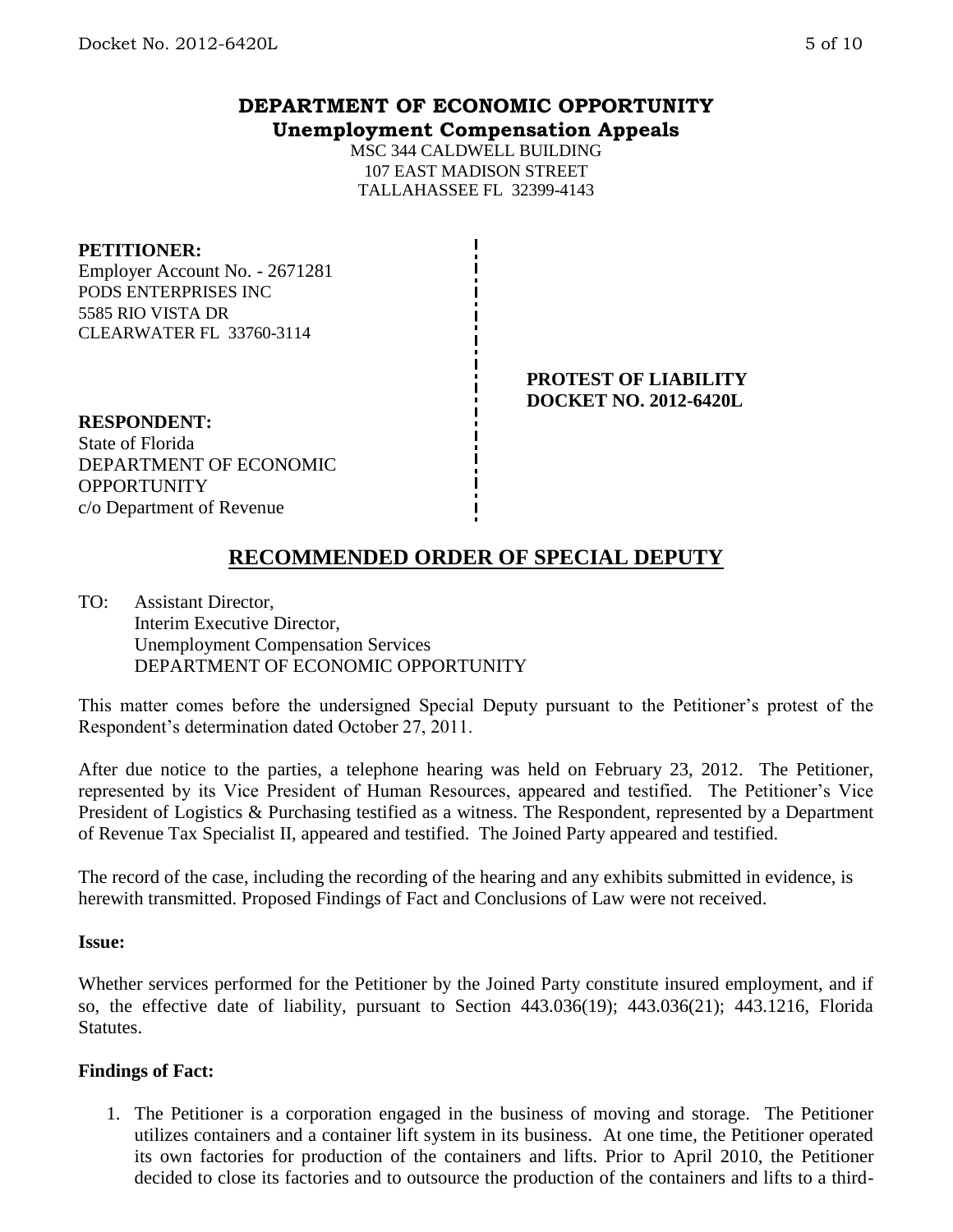party vendor. The Petitioner established a temporary portable factory at its Pinellas Park, Florida warehouse facility to construct as many containers as possible from the remaining supply of materials.

- 2. The Joined Party was employed by the Petitioner from August 21, 2000, until April 16, 2010. The Joined Party last held the position of Vice President of Manufacturing. The Joined Party's primary responsibilities in that position were to establish and manage a parts and services department, manage third-party vendors, assist the Petitioner's legal department with issues relating to the closing of the factories, and assist the Petitioner's marketing department with new product development. On or before April 12, 2010, the Petitioner advised the Joined Party that he would be replaced by someone with more experience in logistics. The Petitioner offered the Joined Party an opportunity to continue his relationship with the Petitioner on a part time basis as an independent contractor.
- 3. The Petitioner and Joined Party entered into an *Independent Contractor Agreement* on April 12, 2010. The Petitioner prepared the agreement and determined the work to be performed, the compensation to be paid, the number of weekly hours to be worked, and the other terms and conditions applicable to the work. The agreement provides that the Joined Party's status is that of an independent contractor and not an employee or partner of the Petitioner. The Joined Party began performing services for the Petitioner under the agreement on April 16, 2010, and continued performing those services until July 20, 2011.
- 4. The agreement sets forth a list of the Joined Party's duties and responsibilities, referred to as the "Scope of Work," and provides for completion of the work approximately eight (8) months from the effective start date of April 19, 2010. The agreement provides that the Joined Party will work three days per week and any additional days required for international travel. The agreement requires the Joined Party to report directly to the Petitioner's Director of Local Sales & Marketing ("Director").
- 5. The agreement provides for compensation of the Joined Party at the rate of \$50 per hour, plus expenses for business related travel. The agreement requires the Joined Party to submit an invoice on a bi-weekly basis by a specified date for approval by the Director. The agreement requires the Joined Party to sign a form W-9, and states that the Joined Party will receive a form 1099 for tax purposes.
- 6. The agreement requires the Joined Party to comply with all laws, ethical codes and company policies, procedures, rules or regulations, including those forbidding sexual harassment, discrimination, and unfair business practices.
- 7. The agreement allows termination, without cause or liability, by either party with a one-week written notice.
- 8. The Joined Party did not require any training to perform the work under the agreement. The Joined Party's duties and responsibilities under the agreement were the same as his duties and responsibilities as an employee, except that he had no responsibility for supervision of the Petitioner's employees or contractors. The Joined Party relied on his previous experience as an employee of the Petitioner in order to carry out the work. The Joined Party followed the same policies, principles, and guidelines that were established during his tenure as an employee.
- 9. The Joined Party expressed a preference to work on Mondays, Tuesdays, and Wednesdays, and that schedule was acceptable to the Director. If the Joined Party believed the work required more or less than 24 hours in a given week, or if he wanted to take a day off from work, the Joined Party notified the Petitioner and obtained permission. The Joined Party usually worked from 7:30 a.m. until 4:00 or 4:30 p.m. The Joined Party kept track of his hours and submitted an invoice to the Petitioner in accordance with the agreement.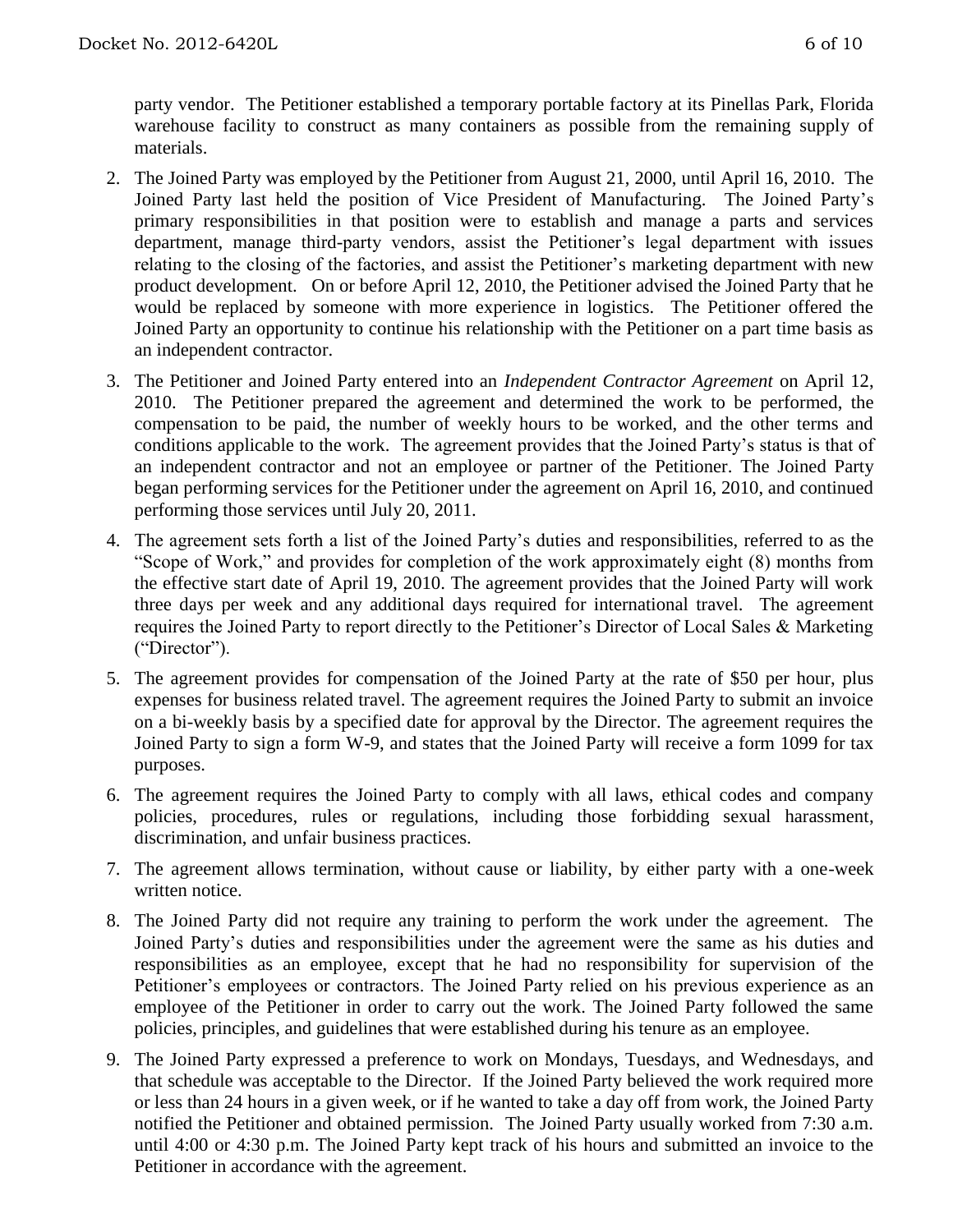- 10. The Joined Party performed the majority of his services at the Petitioner's Pinellas Park warehouse. The Joined Party also traveled to off-site locations in connection with the management of vendors and the disposal of surplus materials. The Petitioner provided the office space, laptop computer, accounting software, email account, cellular telephone, credit card, and other supplies needed for the work. The Joined Party occupied the same office and used the same equipment and supplies that he had used in his position as an employee. The Petitioner reimbursed the Joined Party for all of his travel expenses in accordance with the agreement.
- 11. The Joined Party reported initially to the Director. After a period of four or five months, the Joined Party began reporting to the Petitioner's Vice President of Logistics & Purchasing. The Joined Party was required to keep the Petitioner informed of the progress of the work. The Joined Party reported by telephone or electronic mail on at least a weekly basis.
- 12. The Joined Party was required to personally perform the work.
- 13. The Joined Party did not have his own business, occupational license, or business liability insurance. The Joined Party did not advertise his services to the general public. The Joined Party did not have any expense or financial investment in connection with the work.
- 14. After April 16, 2010, the Petitioner did not withhold payroll taxes from the Joined Party's pay or provide fringe benefits to the Joined Party, such as health insurance, sick pay or vacation pay. The Petitioner reported the Joined Party's earnings on a form 1099-MISC.
- 15. The relationship ended when the Petitioner told the Joined Party his services were no longer needed.

### **Conclusions of Law:**

- 16. The issue in this case, whether services performed for the Petitioner constitute employment subject to the Florida Unemployment Compensation Law, is governed by Chapter 443, Florida Statutes. Section 443.1216(1)(a)2, Florida Statutes, provides that employment subject to the chapter includes service performed by individuals under the usual common law rules applicable in determining an employer-employee relationship.
- 17. The Supreme Court of the United States held that the term "usual common law rules" is to be used in a generic sense to mean the "standards developed by the courts through the years of adjudication." United States v. W.M. Webb, Inc., 397 U.S. 179 (1970).
- 18. The Supreme Court of Florida adopted and approved the tests in 1 Restatement of Law, Agency 2d Section 220 (1958), for use to determine if an employment relationship exists. See Cantor v. Cochran, 184 So.2d 173 (Fla. 1966); Miami Herald Publishing Co. v. Kendall, 88 So.2d 276 (Fla. 1956); Magarian v. Southern Fruit Distributors, 1 So.2d 858 (Fla. 1941); see also Kane Furniture Corp. v. R. Miranda, 506 So.2d 1061 (Fla. 2d DCA 1987).
- 19. Restatement of Law is a publication, prepared under the auspices of the American Law Institute, which explains the meaning of the law with regard to various court rulings. The Restatement sets forth a nonexclusive list of factors that are to be considered when judging whether a relationship is an employment relationship or an independent contractor relationship.
- 20. 1 Restatement of Law, Agency 2d Section 220 (1958) provides:
	- (1) A servant is a person employed to perform services for another and who, in the performance of the services, is subject to the other's control or right of control.
	- (2) The following matters of fact, among others, are to be considered:
		- (a) the extent of control which, by the agreement, the business may exercise over the details of the work;
		- (b) whether or not the one employed is engaged in a distinct occupation or business;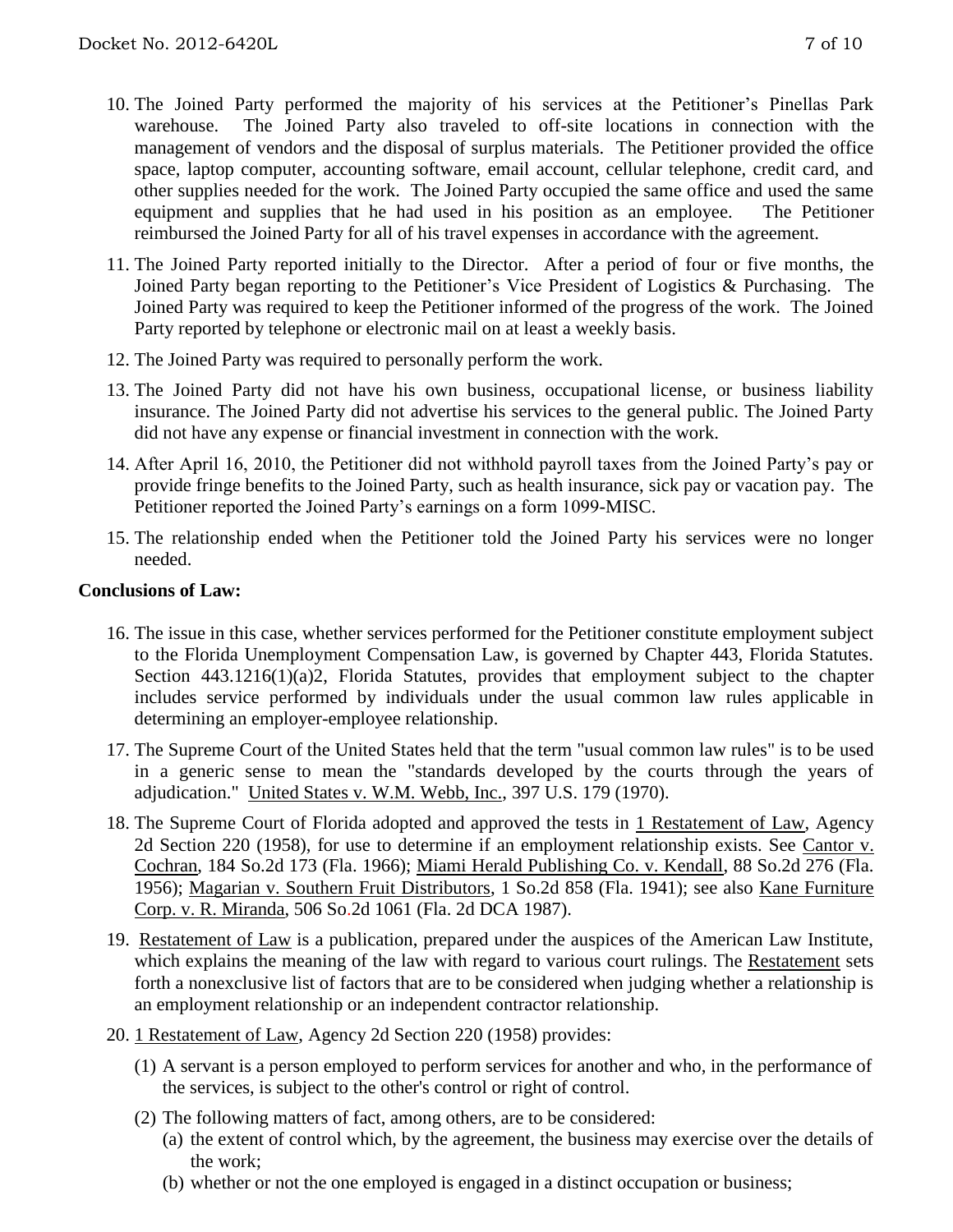- (c) the kind of occupation, with reference to whether, in the locality, the work is usually done under the direction of the employer or by a specialist without supervision;
- (d) the skill required in the particular occupation;
- (e) whether the employer or the worker supplies the instrumentalities, tools, and the place of work for the person doing the work;
- (f) the length of time for which the person is employed;
- $(g)$  the method of payment, whether by the time or by the job;
- (h) whether or not the work is a part of the regular business of the employer;
- (i) whether or not the parties believe they are creating the relation of master and servant;
- (j) whether the principal is or is not in business.
- 21. Comments in the Restatement explain that the word "servant" does not exclusively connote manual labor, and the word "employee" has largely replaced "servant" in statutes dealing with various aspects of the working relationship between two parties.
- 22. In Department of Health and Rehabilitative Services v. Department of Labor & Employment Security, 472 So.2d 1284 (Fla. 1<sup>st</sup> DCA 1985) the court confirmed that the factors listed in the Restatement are the proper factors to be considered in determining whether an employer-employee relationship exists. However, in citing La Grande v. B&L Services, Inc., 432 So.2d 1364, 1366 (Fla. 1st DCA 1983), the court acknowledged that the question of whether a person is properly classified an employee or an independent contractor often cannot be answered by reference to "hard and fast" rules, but rather must be addressed on a case-by-case basis.
- 23. The written agreement between the parties states that the Joined Party is an independent contractor, and not an employee or partner of the Petitioner. A statement in an agreement that the existing relationship is that of an independent contractor is not dispositive of the issue. Lee v. American Family Assurance Company, 431 So.2d 249 (Fla. 1<sup>st</sup> DCA 1983). In Justice v. Belford Trucking Company, Inc., 272 So. 2d 131 (Fla. 1972), a case involving an independent contractor agreement that specified the worker was not to be considered an employee, the Florida Supreme Court commented, "while the obvious purpose to be accomplished by this document was to evince an independent contractor status, such status depends not on the statements of the parties but upon all the circumstances of their dealings with each other."
- 24. The work performed by the Joined Party under the agreement required a high degree of knowledge and skill. Courts have noted the particular difficulty in determining the extent of control over the activities of a professional person or highly skilled worker. See Florida Gulf Coast Symphony, Inc. v. Department of Labor and Employment Security, 386 So.2d 259 (Fla. 2d DCA 1980); Kay v. General Cable Corp., 144 F.2d 653 (3d Cir. 1944); Carnes v. Industrial Commission, 73 Ariz. 264, 240 P.2d 536 (1952). The engaging party's control "must necessarily be more tenuous and general than the control over nonprofessional employees." James v. Commissioner, 25 T.C. 1296, 1301 (1956).
- 25. In this case, the Petitioner exercised sufficient control over the Joined Party's work to support a finding that the Joined Party was an employee of the Petitioner. The Petitioner determined what worked was to be performed. The majority of the work had to be performed at the Petitioner's warehouse or at other locations determined by the Petitioner's business needs. The Joined Party's work schedule was subject to the review and approval of the Petitioner. The Joined Party was required to personally perform the work. The Petitioner determined the rate and method of payment.
- 26. The Joined Party was not engaged in a distinct occupation or business. The Joined Party did not have an occupational license or business liability insurance. The Joined Party had no financial risk or expenses in connection with the performance of his services for the Petitioner.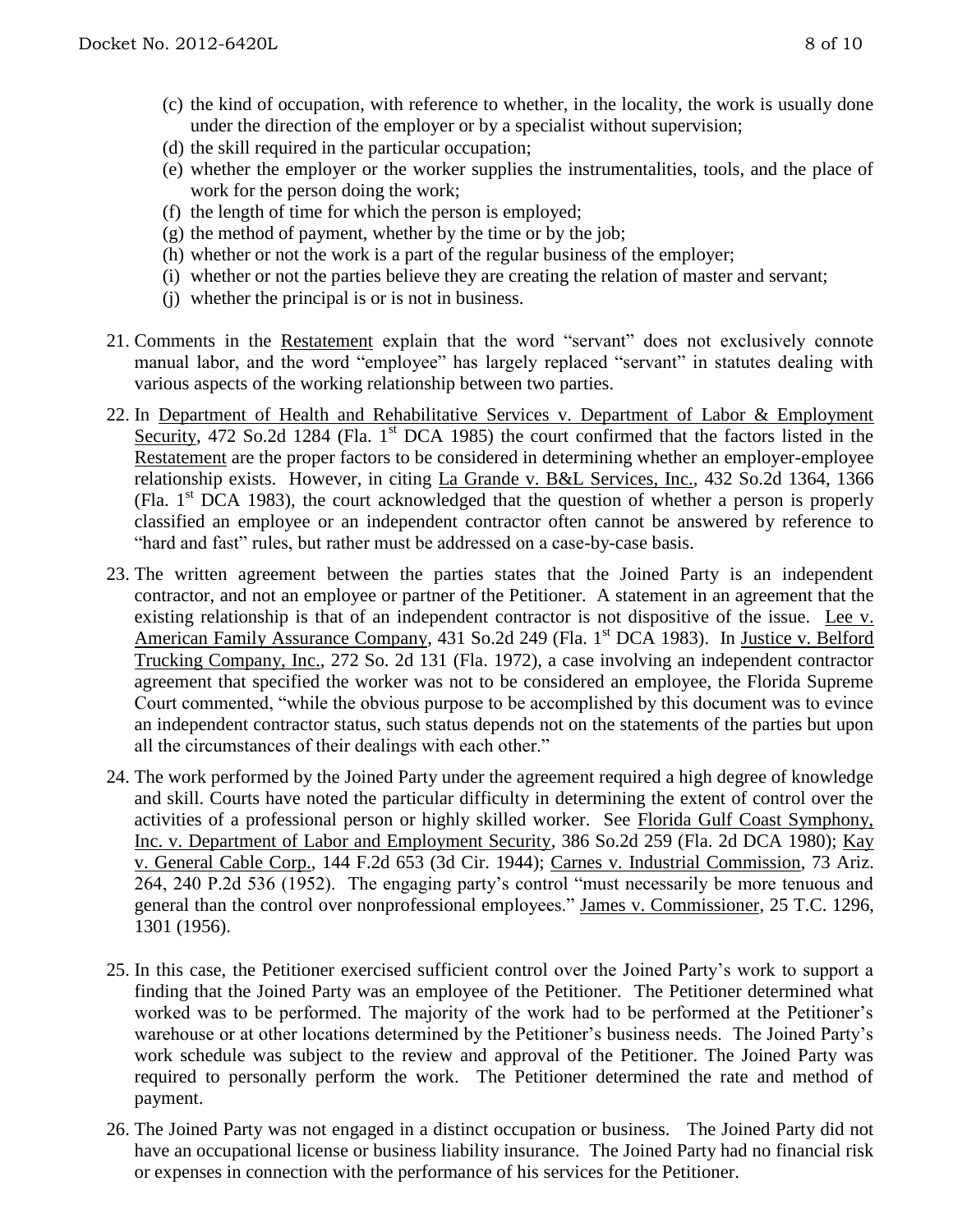- 27. The Petitioner furnished the work space and all of the instrumentalities needed to perform the work.
- 28. The Joined Party was paid hourly and not by the job. This factor is more indicative of an employer-employee relationship. The fact that the Petitioner did not withhold payroll taxes from the pay does not, standing alone, establish an independent contractor relationship.
- 29. The Petitioner operates a moving and storage business. The Joined Party managed the Petitioner's production operations. With the exception of supervisory responsibilities, the Joined Party's duties under the agreement were the same as his duties as an employee. The work performed by the Joined Party was an integral and necessary part of the Petitioner's business. As the court stated in Hilldrup Transfer & Storage of New Smyrna Beach, Inc. v. Department of Labor and Employment Security, 447 So.2d 414 (Fla. 5th DCA 1984), "if the work performed in the relationship under consideration is a part of the principle's business, this factor indicates an employment status, even if the work requires a high level of skill to perform it."
- 30. Although the agreement anticipated an eight-month term, the Joined Party worked for the Petitioner under the agreement for approximately 15 months. Either party had the right to terminate the relationship at any time without cause and without liability. These facts reveal the existence of an at-will relationship of relative permanence. In Cantor v. Cochran, 184 So.2d 173 (Fla. 1966), the court is quoting 1 Larson, Workmens' Compensation Law, Section 44.35, stated: "The power to fire is the power to control. The absolute right to terminate the relationship without liability is not consistent with the concept of independent contractor, under which the contractor should have the legal right to complete the project contracted for and to treat any attempt to prevent completion as a breach of contract."
- 31. It is concluded that the services performed for the Petitioner by the Joined Party constitute insured employment.

**Recommendation:** It is recommended that the determination dated October 27, 2011 be AFFIRMED

Respectfully submitted on April 9, 2012.



SUSAN WILLIAMS, Special Deputy Office of Appeals

A party aggrieved by the *Recommended Order* may file written exceptions to the Director at the address shown above within fifteen days of the mailing date of the *Recommended Order*. Any opposing party may file counter exceptions within ten days of the mailing of the original exceptions. A brief in opposition to counter exceptions may be filed within ten days of the mailing of the counter exceptions. Any party initiating such correspondence must send a copy of the correspondence to each party of record and indicate that copies were sent.

Una parte que se vea perjudicada por la *Orden Recomendada* puede registrar excepciones por escrito al Director Designado en la dirección que aparece arriba dentro de quince días a partir de la fecha del envío por correo de la *Orden Recomendada*. Cualquier contraparte puede registrar contra-excepciones dentro de los diez días a partir de la fecha de envió por correo de las excepciones originales. Un sumario en oposición a contra-excepciones puede ser registrado dentro de los diez días a partir de la fecha de envío por correo de las contra-excepciones. Cualquier parte que dé inicio a tal correspondencia debe enviarle una copia de tal correspondencia a cada parte contenida en el registro y señalar que copias fueron remitidas.